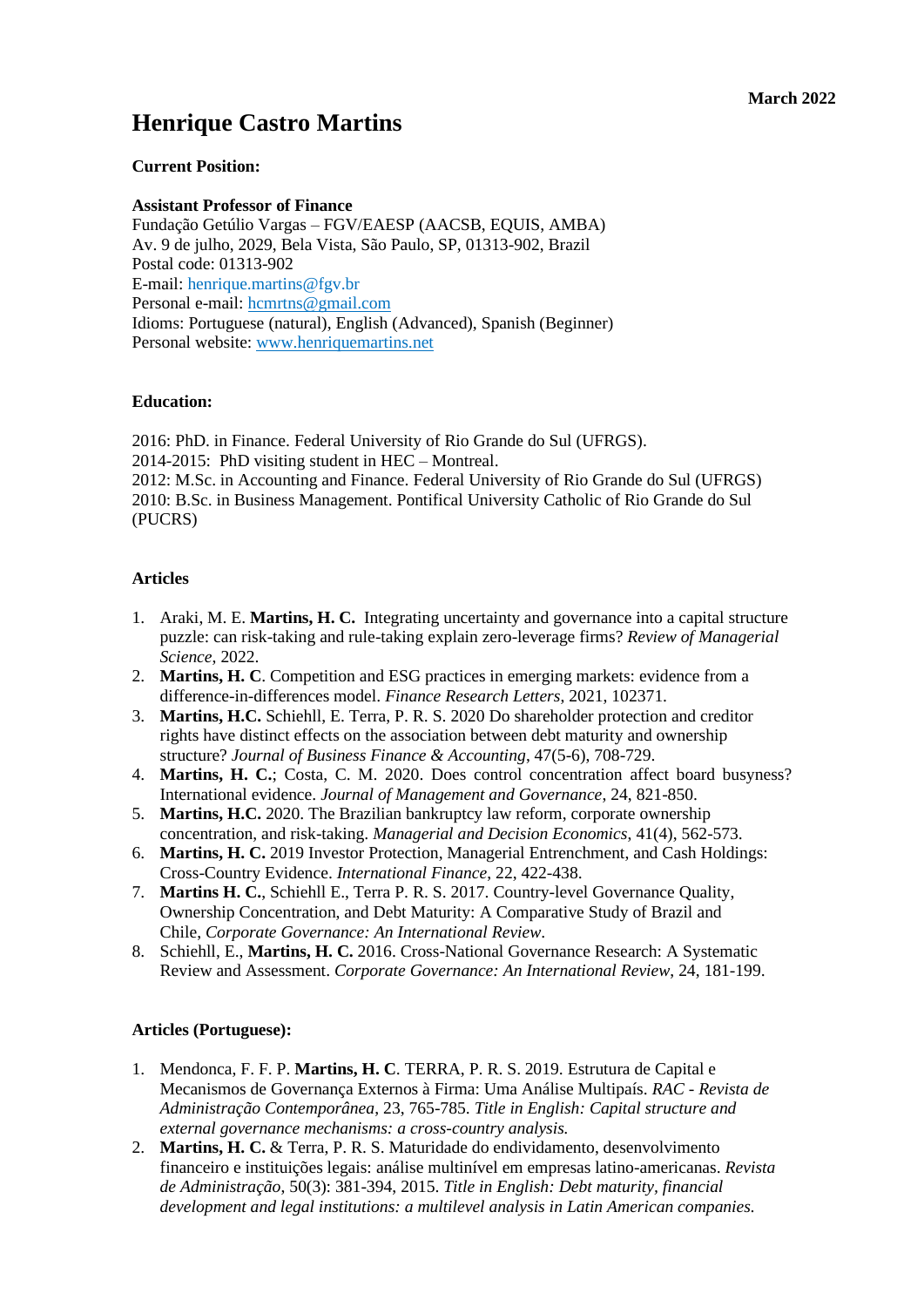3. **Martins, H. C.** & Terra, P. R. S. Determinantes Nacionais e Setoriais da Estrutura de Capital na América Latina. *RAC - Revista de Administração Contemporânea*, 18(5): 577- 597, 2014. *Title in English: National and Industry Determinants of Capital Structure in Latin America.*

# **Submitted articles**

- 1. Schiehll E., **Martins H. C.** Lewellen, K. Shareholder activism and ESG. First submission (Journal ABS 4\*)
- 2. Kabbach, L. **Martins H. C.**, Schiehll E., Terra P. R. S. Investment–cash flow sensitivity around the world. Second round. (Journal ABS 3)
- 3. Araki, M. E. **Martins, H. C.** A conceptual framework to integrate uncertainty and creativity into corporate governance. Second round. (Journal ABS 3)
- 4. Pimenta, M. M. **Martins, H. C.** Understanding accounting discretion: A multi-country analysis. First Submission. (Journal ABS 3)
- 5. Pimenta, M. M. **Martins, H. C.** Accounting discretion and earnings management: A multicountry analysis. First Submission. (Journal ABS 2)

# **Editorials:**

- 1. **Martins, H. C.** (2020). The importance of Open Science in business research. *Revista de Administração Contemporânea*, 24(1), 1-2.
- 2. **Martins, H. C.** (2021). Tutorial-articles: The importance of data and code sharing. *Revista de Administração Contemporânea*, 25(1).
- 3. **Martins, H. C.**, & Mendes-Da-Silva, W. (2020). The new section of the Journal of Contemporary Administration: Tutorial articles. *Revista de Administração Contemporânea*, 24(3), 275-282.

# **Journal Editorial Appointments:**

- 1. Senior Editor: International Journal of Emerging Markets (since 2019**)**
- 2. Associate Editor: RAC Journal of Contemporary Administration (2019-2021)

# **Refereeing activities:**

- 1. Corporate Governance: An International Review
- 2. Finance Ressearch Letters
- 3. International Journal of Emerging Markets
- 4. Journal of Applied Economics
- 5. Review of Business Management
- 6. Brazilian Business Review
- 7. Advances in Scientific and Applied Accounting
- 8. Brazilian Finance Review
- 9. Managerial and Decision Economics

## **Awards:**

- 1. **Best Paper Award:** International Corporate Governance Society (ICGS) meeting October 2019.
- 2. **Award Nomination**: AIB/Temple Best Paper Award Nomination, track International Economics, Finance and Accounting, Academy of International Business, Annual Meeting - New Orleans. (2016)